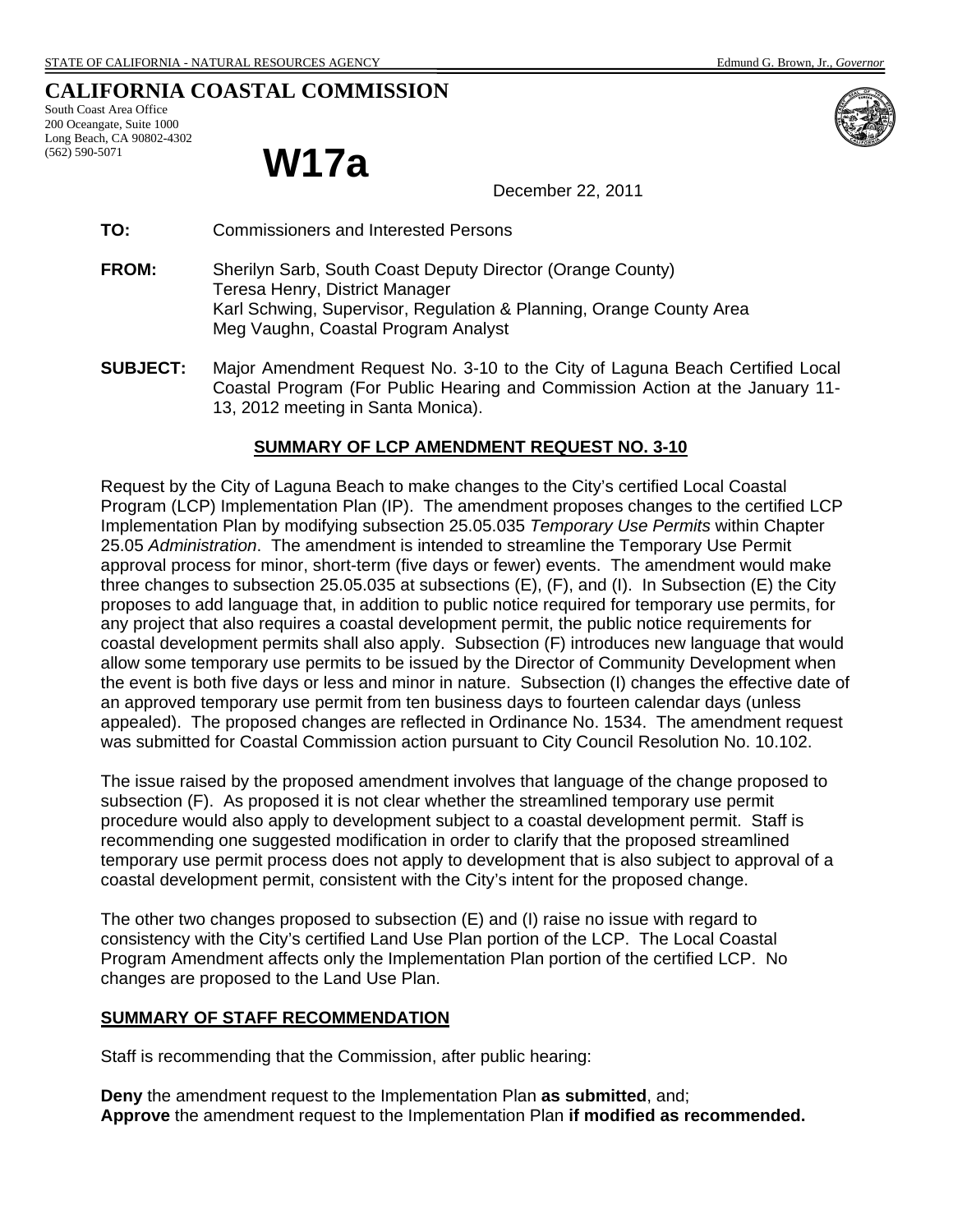The proposed amendment, if modified as recommended, would be in conformance with and adequate to carry out the provisions of the certified Land Use Plan. **The motions to accomplish this recommendation are found on page 3.**

# **STANDARD OF REVIEW**

The standard of review for the proposed amendment to the LCP Implementation Plan is conformance with and adequacy to carry out the provisions of the certified Laguna Beach Land Use Plan.

# **SUMMARY OF PUBLIC PARTICIPATION**

Section 30503 of the Coastal Act requires public input in Local Coastal Program development. It states: During the preparation, approval, certification, and amendment of any local coastal program, the public, as well as all affected governmental agencies, including special districts, shall be provided maximum opportunities to participate. Prior to submission of a local coastal program for approval, local governments shall hold a public hearing or hearings on that portion of the program which has not been subjected to public hearings within four years of such submission.

The City of Laguna Beach held one Planning Commission and two City Council public hearings on proposed LCP Amendment 3-10. Because zoning ordinance amendments are of citywide effect,  $1/8<sup>th</sup>$  page public hearing notices were published in the local newspaper (Coastline Pilot) on August 6, 2010. No written comments were received and no one spoke at any of the local public hearings.

# **ADDITIONAL INFORMATION**

Copies of the staff report are available on the Commission's website at www.coastal.ca.gov. For additional information, contact *Meg Vaughn* in the Long Beach office at (562) 590-5071. The City of Laguna Beach contact for this amendment request is Ann Larson (949) 497-0320.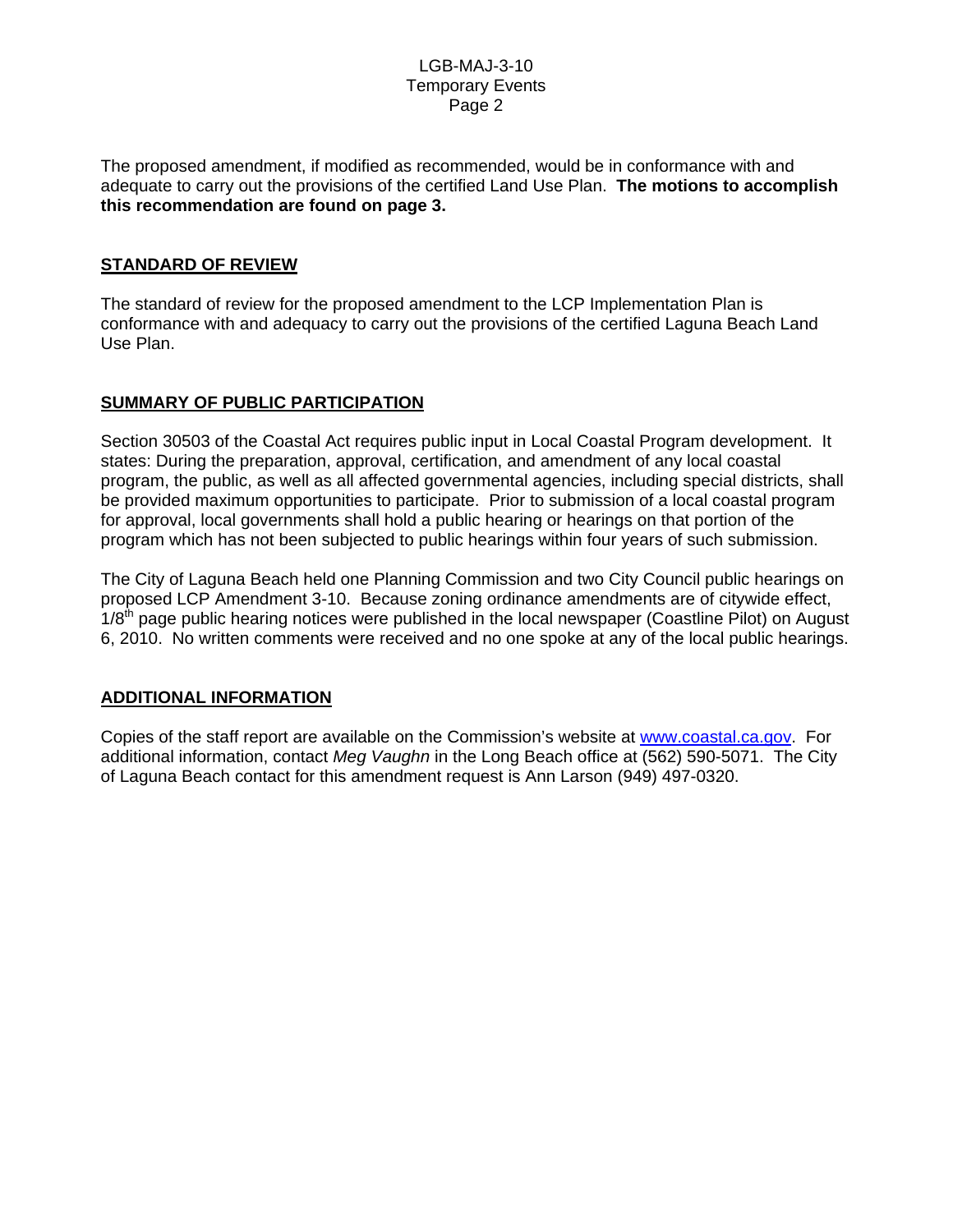# **I. STAFF RECOMMENDATION**

Following a public hearing, staff recommends the Commission adopt the following resolutions and findings.

# **A. Denial of the IP Amendment as Submitted**

**MOTION**: *I move that the Commission reject Implementation Plan Amendment No. 3- 10 for the City of Laguna Beach as submitted.* 

# **STAFF RECOMMENDATION OF REJECTION**:

Staff recommends a **YES** vote. Passage of this motion will result in rejection of the Implementation Plan amendment and the adoption of the following resolution and findings. The motion passes only by an affirmative vote of a majority of the Commissioners present.

# **RESOLUTION TO DENY CERTIFICATION OF THE IMPLEMENTATION PLAN AS SUBMITTED:**

The Commission hereby denies certification of Implementation Plan Amendment No. 3-10 submitted for the City of Laguna Beach and adopts the findings set forth below on grounds that the Implementation Plan amendment as submitted does not conform with, and is inadequate to carry out, the provisions of the certified Land Use Plan. Certification of the Implementation Plan would not meet the requirements of the California Environmental Quality Act as there are feasible alternatives and mitigation measures that would substantially lessen the significant adverse impacts on the environment that will result from certification of the Implementation Plan as submitted.

# **B. Approval of the IP Amendment with Suggested Modifications**

**MOTION**: *I move that the Commission certify Implementation Plan Amendment No. 3- 10 for the City of Laguna Beach if it is modified as suggested by staff.* 

# **STAFF RECOMMENDATION**:

Staff recommends a **YES** vote. Passage of this motion will result in certification of the Implementation Plan amendment with suggested modifications and the adoption of the following resolution and findings. The motion passes only by an affirmative vote of a majority of the Commissioners present.

# **RESOLUTION TO CERTIFY THE IMPLEMENTATION PLAN WITH SUGGESTED MODIFICATIONS**:

The Commission hereby certifies Implementation Plan Amendment No. 3-10 for the City of Laguna Beach if modified as suggested and adopts the findings set forth below on grounds that the Implementation Plan amendment with the suggested modifications conforms with, and is adequate to carry out, the provisions of the certified Land Use Plan. Certification of the Implementation Plan amendment if modified as suggested complies with the California Environmental Quality Act. because either 1) feasible mitigation measures and/or alternatives have been incorporated to substantially lessen any significant adverse effects of the Implementation Plan on the environment,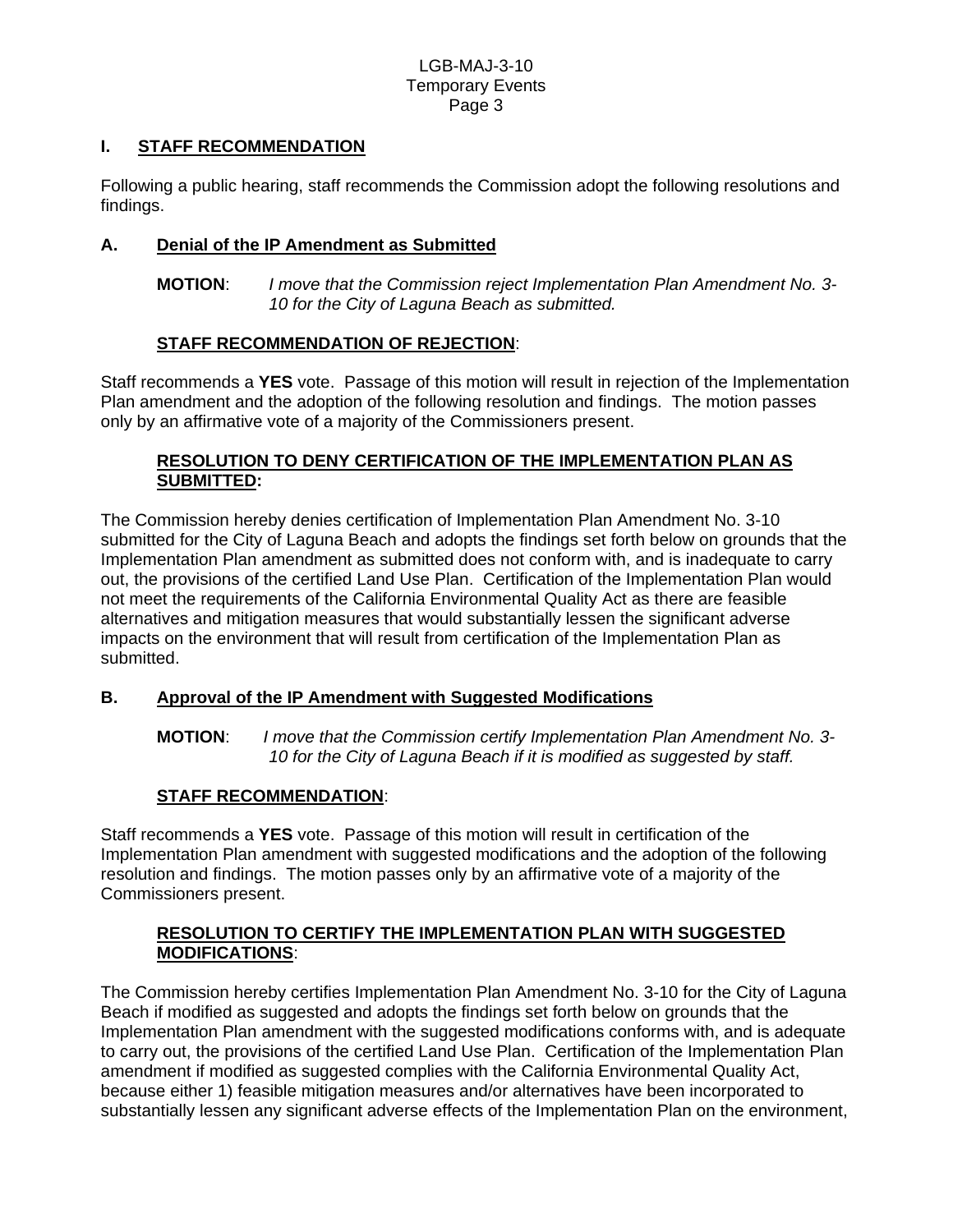or 2) there are no further feasible alternatives and mitigation measures that would substantially lessen any significant adverse impacts on the environment.

# **II. SUGGESTED MODIFICATIONS**

Certification of City of Laguna Beach LCP Amendment Request No. 3-10 is subject to the following modifications.

The Commission's suggested additions are shown in *bold, italic, double-underlined text*.

The Commission's suggested deletions are shown in *bold, italic, double-underlined, strike out text*.

The City's proposed additions are shown in underline.

The City's proposed deletions are shown in strike out.

# **1. Suggested Modification No. 1**

Within Section 25.05 *Administration*, subsection 25.05.035 *Temporary Use Permits,* subsection (F) *Approvals*:

Modify the proposed Section 25.05.035(F)(1) below:

(1) The Director of Community Development shall approve, approve in part, conditionally approve or deny applications for temporary use permits in the R-1 zone and for short-term events (five days or less) deemed minor by the Director of Community Development in any zone. <del>, excluding a</del> Applications for temporary parking lots or for uses requiring a Coastal Development Permit are excluded. At the discretion of the Director of Community Development, such temporary use permit applications may be referred to the Planning Commission. Determination shall be made within twenty business days of receipt of the application unless the matter is referred to public hearing.

Such that it reads as follows:

(1) The Director of Community Development shall approve, approve in part, conditionally approve or deny applications for temporary use permits in the R-1 zone and for short-term events (five days or less) deemed minor by the Director of Community Development in any zone. <del>, excluding a</del> Applications for temporary parking lots **or for uses requiring a Coastal** *Development Permit* are excluded. At the discretion of the Director of Community Development, such temporary use permit applications may be referred to the Planning Commission. Determination shall be made within twenty business days of receipt of the application unless the matter is referred to public hearing.

*(2) In addition to a temporary use permit, a coastal development permit must be obtained for those temporary uses that involve development that requires a coastal development permit as described in Chapter 25.07 Coastal Development Permits. The procedure to obtain a coastal development permit shall be as described in Chapter 25.07.*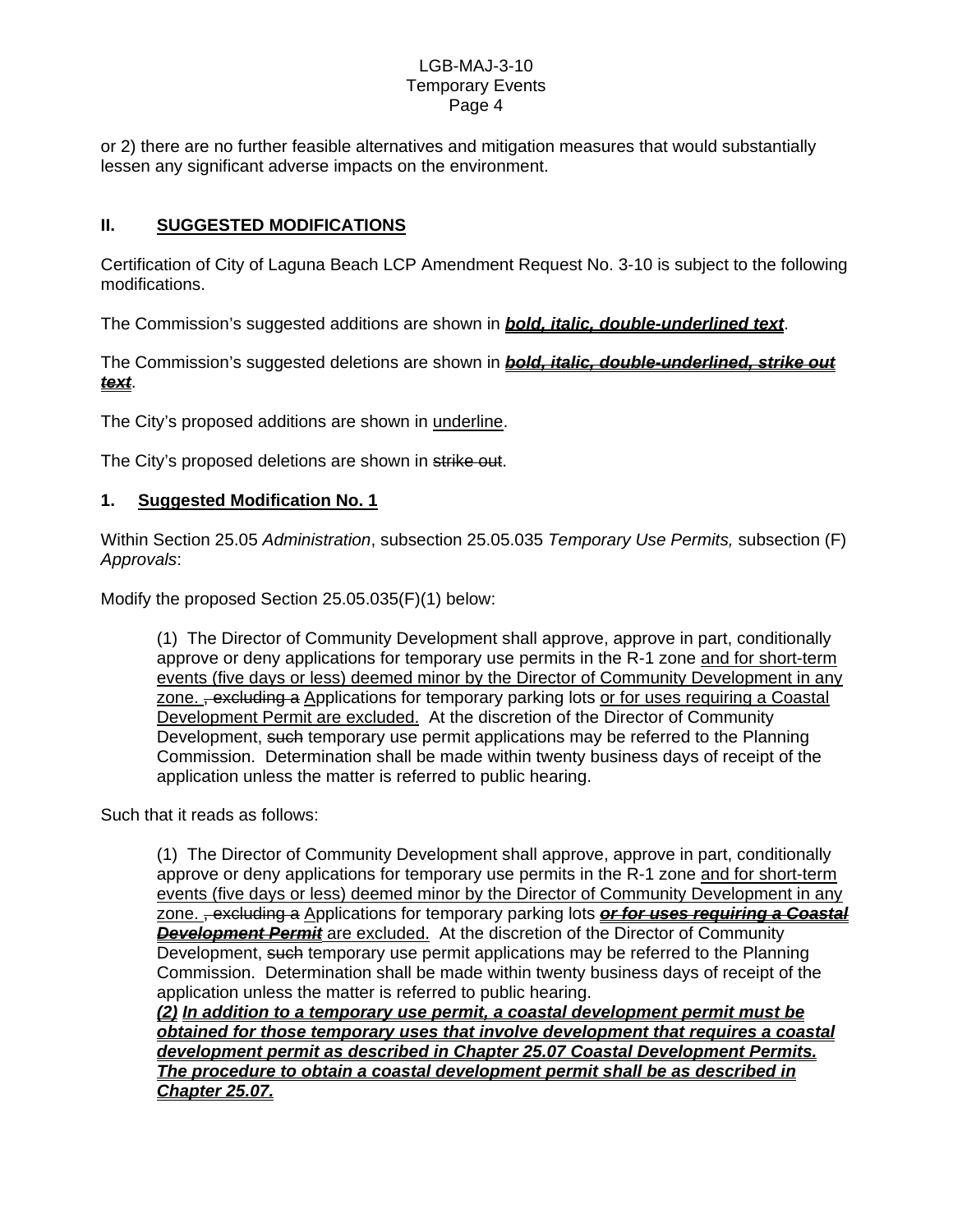[Change remaining numbering in subsection (F) as appropriate.]

# **III. FINDINGS**

The following findings support the Commission's denial as submitted and approval of the proposed LCP Implementation Plan amendment if modified. The Commission hereby finds and declares as follows:

# **A. Amendment Description**

The City of Laguna Beach has requested an amendment to the Implementation Plan (IP) portion of the City's certified Local Coastal Program (LCP). The amendment proposes changes to the certified LCP Implementation Plan by modifying subsection 25.05.035 *Temporary Use Permits* within Chapter 25.05 *Administration*. The amendment is intended to streamline the Temporary Use Permit approval process for minor, short-term (five days or fewer) events. The amendment would make three changes to subsection 25.05.035 at subsections (E), (F), and (I). Changes to subsection (F) are described below. In subsection (E) the City proposes to add language to clarify that, in addition to public notice required for temporary use permits, for any project that also requires a coastal development permit, the public notice requirements for coastal development permits shall also apply. Subsection (I) changes the effective date of an approved temporary use permit from ten business days to fourteen calendar days (unless appealed). The proposed changes are reflected in Ordinance No. 1534 (see exhibit B). The amendment request was submitted for Coastal Commission action pursuant to City Council Resolution No. 10.102 (see exhibit A).

The proposed amendment would modify Section 25.05.035 *Temporary Use Permits.* Chapter 25.05 is titled *Administration* and its intent and purpose states: "*It is the intent and purpose of this chapter to establish procedures necessary for the efficient processing of planning and development applications and requests.*" Chapter 25.05 includes the standards and requirements for temporary use permits as well as for administrative use permits, variances, conditional use permits and design review. Chapter 25.07 of the certified IP, titled *Coastal Development Permits,* establishes the standards and requirements for coastal development permit procedures, including uses that are exempt from the need to obtain a coastal development permit (Section 25.07.008 *Exemptions* and 25.07.010 *Categorical Exclusions*).

The change proposed by the amendment to subsection (F) includes the introduction of new language that would allow some temporary use permits to be issued by the Director of Community Development without a public hearing or public notice when the event is both five days or fewer and when deemed minor in nature by the Director. Currently, temporary use permits require a public notice mailing to property owners within 300 feet, a public hearing, approval by the Director of Community Development or Planning Commission, and are subject to appeal a to the City Council.

The origin and intent of the proposed amendment is explained in the City Council staff report dated 8/18/10, as follows:

*"On June 1, 2010, the City Council adopted a number of recommendations from the Business Assistance Task Force to attract new businesses, maintain and support existing businesses, and improve the City's business environment and services to new and existing*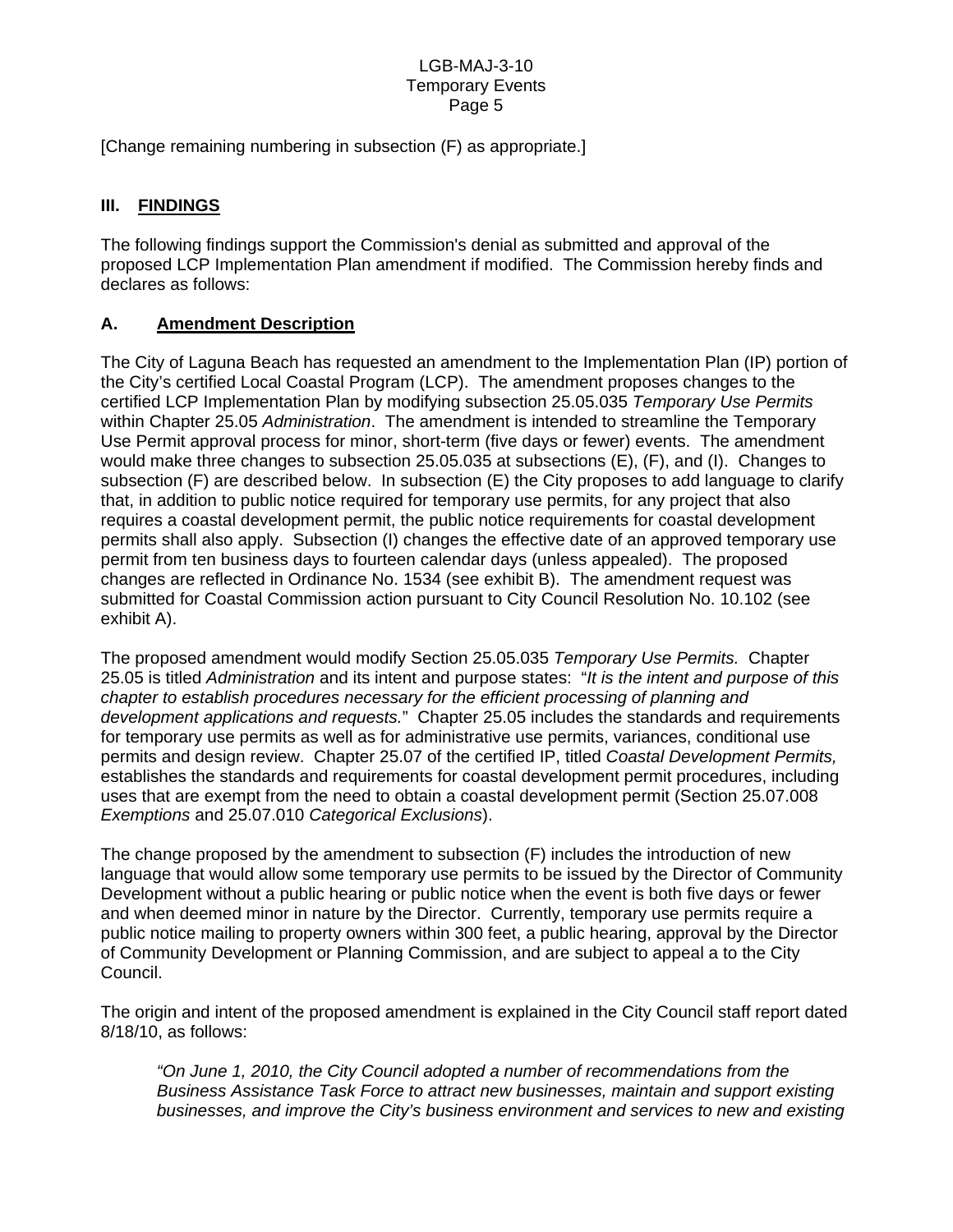*businesses. One of the adopted recommendations was to streamline the Temporary Use Permit approval process."* 

Consequently the City has submitted the proposed amendment, intended to streamline the Temporary Use Permit approval process for minor, short-term (five days or fewer) events. This is proposed to be accomplished with the following three changes to Section 25.05.035 *Temporary Use Permits* (the City's proposed additions are shown in underline text; the City's proposed deletions are shown in strike-through text):

Section 25.05.035(E):

(E) Public Notice. All temporary use permit applications referred to the Planning Commission shall be subject to the public notice provisions of Section 25.05.065(B) and (C) whereby public notice is mailed to property owners within three hundred feet of the subject property; except that newspaper advertising shall not be required. If a Coastal Development Permit is required pursuant to Chapter 25.07, the public notice provisions of Section 25.07.014 shall also be required.

Section 25.05.035(F):

# (F) Approvals.

(1) The Director of Community Development shall approve, approve in part, conditionally approve or deny applications for temporary use permits in the R-1 zone and for short-term events (five days or less) deemed minor by the Director of Community Development in any zone. <del>, excluding a</del> Applications for temporary parking lots or for uses requiring a Coastal Development Permit are excluded. At the discretion of the Director of Community Development, such temporary use permit applications may be referred to the Planning Commission. Determination shall be made within twenty business days of receipt of the application unless the matter is referred to public hearing.

Section 25.05.035(I):

(I) Effective Date/Expiration Date: Decisions Planning Commission decisions on temporary use permit applications shall become effective ten business fourteen calendar days after the date of the decision, unless appealed to the City Council. Temporary use permits may be authorized for a maximum three year time period.

Of the proposed changes, the changes proposed to subsections 25.05.035 (E) and (I) raise no issue with regard to consistency with the City's certified Land Use Plan. However, as described below, changes proposed to subsection 25.05.035(F) do raise issue with regard to conformance with and adequacy to carry out the policies of the City's certified Land Use Plan.

The Commission adopted *Guidelines for the Exclusion of Temporary Events from Coastal Commission Permit Requirements* on May 12, 1993. These guidelines were not incorporated into the proposed amendment. Commission staff inquired as to whether the City would want to incorporate these guidelines into their LCP amendment and the City staff declined. City staff indicated that large beach events (such as volleyball tournaments) do not historically occur on the City's beaches. If such events are proposed in the future, the City expressed a preference to process a regular coastal development permit, rather than a temporary use permit for such events.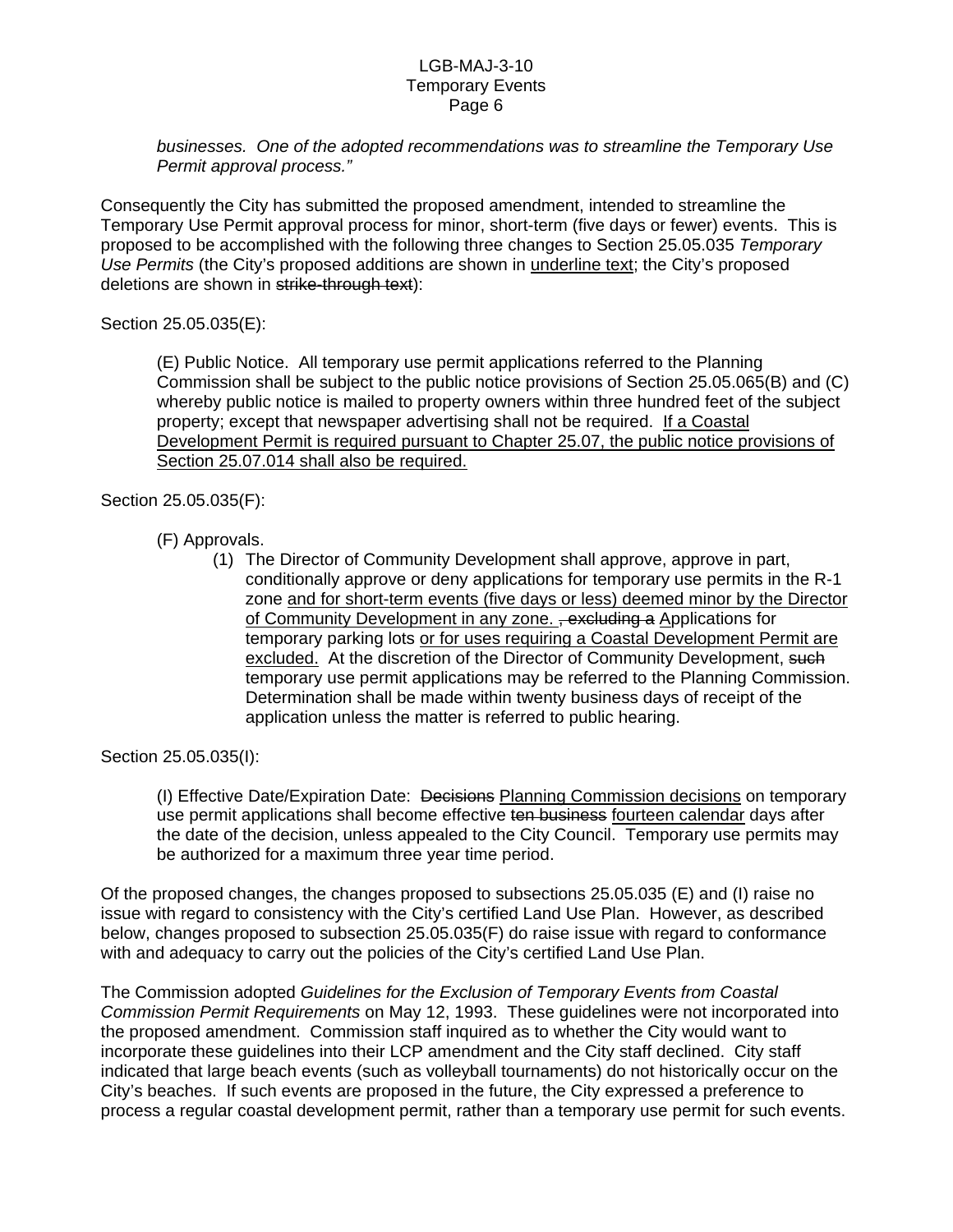## **B. Findings for Denial of Implementation Plan Amendment 3-10 as Submitted**

The standard of review for amendments to the Implementation Plan of a certified LCP is whether the Implementation Plan, as amended by the proposed amendment, will be in conformance with and adequate to carry out, the policies of the certified Land Use Plan (LUP).

#### **1. Resource Protection**

Below are relevant LUP policies:

The City's certified Land Use Plan (LUP) includes the City's Land Use Element (LUE), the Open Space/Conservation Element (OS/C Element), and the Coastal Land Use Plan Technical Appendix. Following are the applicable policies from the certified LUP:

## **Open Space/Conservation Element**

## Public Beaches and Shoreline Access

**3-A** Retain and improve existing public beach accessways in the City, and protect and enhance the public rights to use the dry sand beaches of the City.

#### Parks

**5-B** Support the recreational use and development of surrounding open space lands, where environmentally feasible, to relieve demand for parklands within the City. Encourage preservation of Laguna Greenbelt in the natural state, with recreational access limited to passive activities such as nature trails and wildlife observation areas.

#### Visual Resources

**7-A** Preserve to the maximum extent feasible the quality of the public views from the hillsides and along the city's shoreline.

#### Vegetation and Wildlife Resources

**8-A** Preserve the canyon wilderness throughout the city for its multiple benefits to the community, protecting critical areas adjacent to canyon wilderness, particularly stream beds whose loss would destroy valuable resources.

**8-C** Identify and maintain wildlife habitat areas in their natural state as necessary for the preservation of species.

**8-K** As a condition of new development in South Laguna, require the identification of environmentally sensitive areas, including chaparral and coastal sage scrub. Intrusion into these areas for wildlands fuel modification programs should not be permitted.

**8-L** Preserve and protect fish and/or wildlife species for future generations.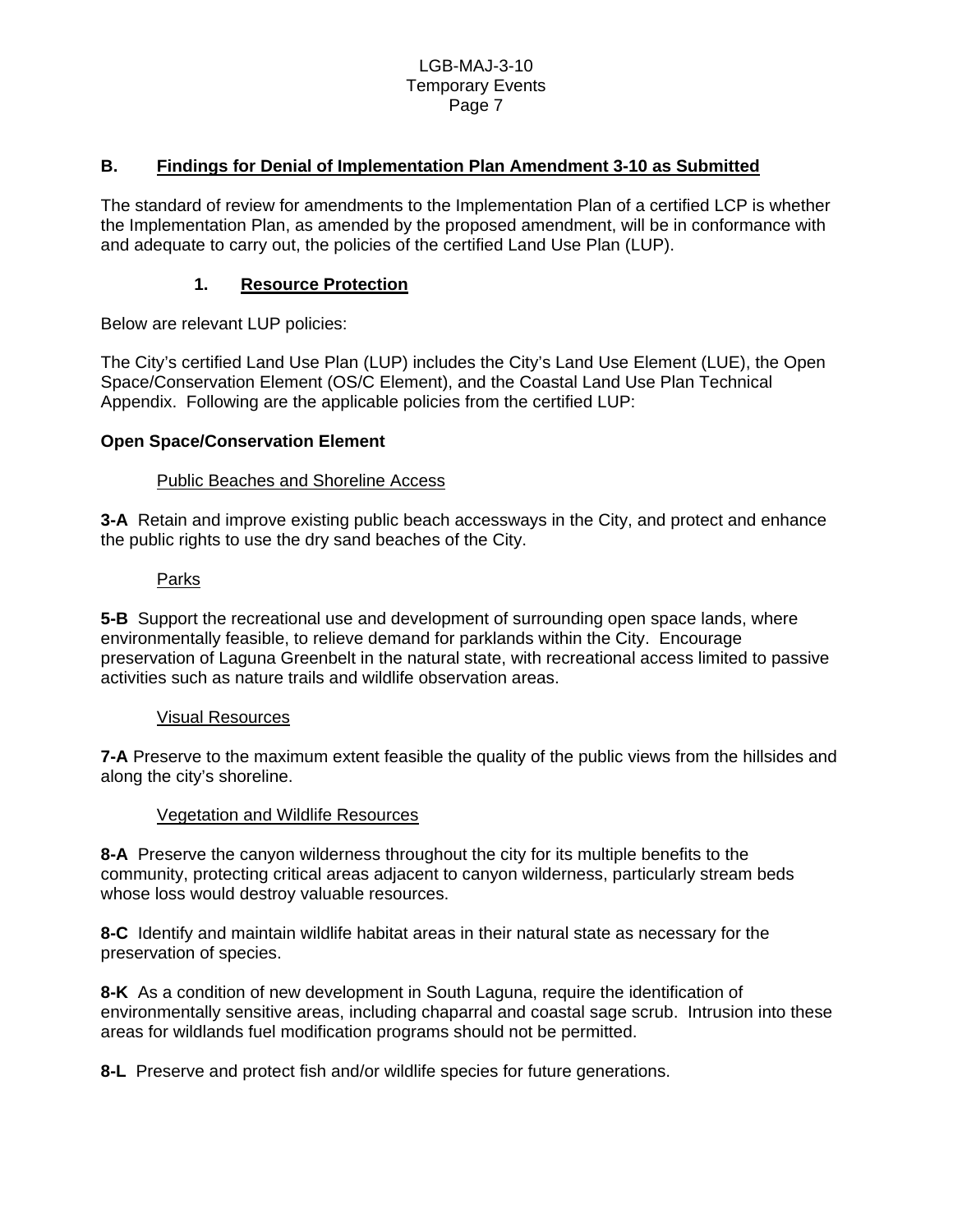**8-M** Preserve a continuous open space corridor within the hillsides in order to maintain animal migration opportunities.

#### Ridgelines

**13-A** Preserve the function of ridgelines, hillsides and canyons as a link between adjoining open space areas.

**13-C** Discourage ridgeline development in order to protect highly visible and exposed portions of the ridgeline, including outstanding physical features, such as rock outcroppings, vertical slopes, caves, and study the feasibility of prohibiting development on the prominent ridgelines.

**13-H** Preserve public views of coastal and canyon areas from ridgelines.

The Coastal Land Use Plan Technical Appendix incorporates the following Coastal Act policies regarding visitor serving uses:

#### Section 30210

*In carrying out the requirement of Section 2 of Article XV of the California Constitution, maximum access, which shall be conspicuously posted, and recreational opportunities shall be provided for all the people consistent with public safety needs and the need to protect public rights, rights of private property owners, and natural resource areas from overuse.* 

#### Section 30222

*The use of private lands suitable for visitor-serving commercial recreational facilities designed to enhance public opportunities for coastal recreation shall have priority over private residential, general commercial development, but not over agriculture or coastaldependent industry.* 

The LUP policies cited above require that public access and recreation be maximized. Regarding public access the City's certified LUP states:

*Laguna Beach is a major visitor destination, attracting nearly three million tourists annually [1984 figure]. The popularity of the City imposes significant demand on the community's shoreline recreational facilities with summer beach attendance sometimes exceeding 30,000 people daily [1984 figure].* 

In addition, LUP policies require that public views be protected. Regarding public views, the City's certified LUP Open Space/Conservation Element states:

*The scenic value of the hillside and coastal areas is especially important, because they are so visible to residents and visitors alike. More than any other function of the City's open space, it is its scenic aspect that most greatly contributes to Laguna's unique community identity. Preservation of the City's natural open space on the basis of its scenic quality, therefore, is an issue of special importance to the community.*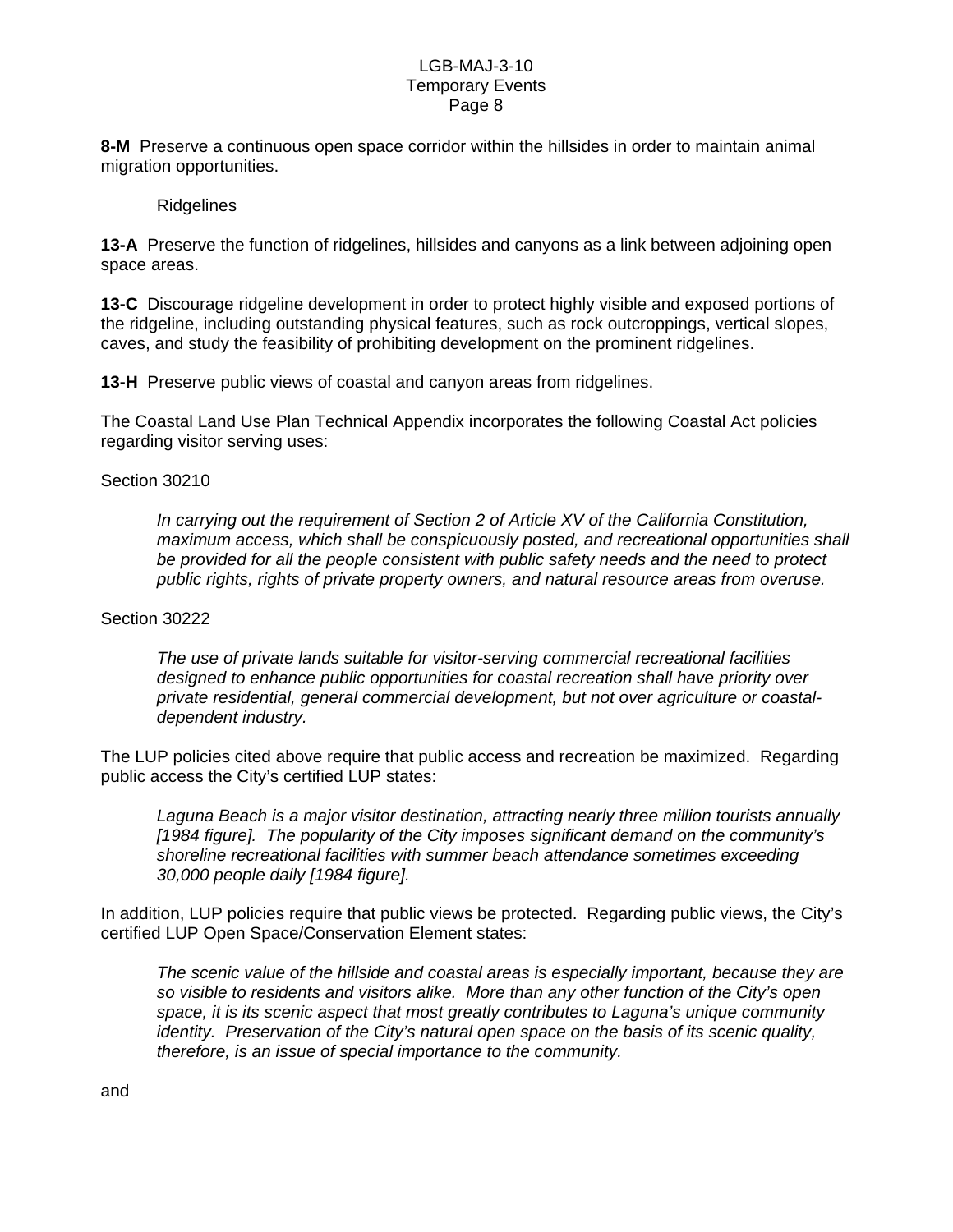*The scenic value of even large natural areas can be diminished when its visual continuity is disrupted by "islands" or "peninsulas" of manmade intrusions.* 

In addition, the certified LUP policies require that wetlands and environmentally sensitive habitat areas be protected and that only limited, specific uses be allowed within them. Regarding vegetation and wildlife resources within the City, the City's certified LUP Open Space/Conservation Element states:

*Vegetation and wildlife within previously undeveloped areas are particularly vulnerable to human intrusion which disrupts or destroys native plant communities and wildlife corridors. Increased awareness of this vulnerability has made the protection of natural vegetation and wildlife habitats a major component of this element.* 

Clearly the City's certified LUP places high value on the protection of coastal resources which include maximizing public access and recreation, protecting and enhancing public views, and protecting natural habitats and wildlife. As proposed, revisions to subsection 25.05.035(F) would not assure that these resources would remain adequately protected.

The proposed revisions to subsection 25.05.035(F) are intended to streamline the temporary permit process for events that, in addition to being temporary are also minor in nature. Whether a proposed temporary event is minor in nature is left to the discretion of the City's Director of Community Development.

The change proposed to subsection (F) is (proposed addition shown in underline text; proposed deletions shown in strike-through text):

(F) Approvals.

(2) The Director of Community Development shall approve, approve in part, conditionally approve or deny applications for temporary use permits in the R-1 zone and for short-term events (five days or less) deemed minor by the Director of Community Development in any zone. , excluding a Applications for temporary parking lots or for uses requiring a Coastal Development Permit are excluded. At the discretion of the Director of Community Development, such temporary use permit applications may be referred to the Planning Commission. Determination shall be made within twenty business days of receipt of the application unless the matter is referred to public hearing.

As proposed, a Temporary Use Permit issued by the Director of Community Development would not be subject to a public hearing, public notice, or an appeals procedure. As such, if there were any disagreement or concern as to whether the proposed event would result in adverse impacts to coastal resources, there would be no recourse once the Director made his/her determination. Thus, it would be possible that a temporary event may be allowed even though impacts to public recreation and access, public views and/or natural habitats and wildlife may result. This could not be found to be consistent with the above cited policies of the certified LUP.

The City has indicated that the intent of the insertion of the reference to coastal development permits is to make clear that any proposed development that requires approval of a coastal development permit pursuant to Section 25.07 *Coastal Development Permit*, would not be eligible for the proposed streamlined temporary use permit procedure. Rather, all such development would need to be processed according to the standards and requirements contained in Chapter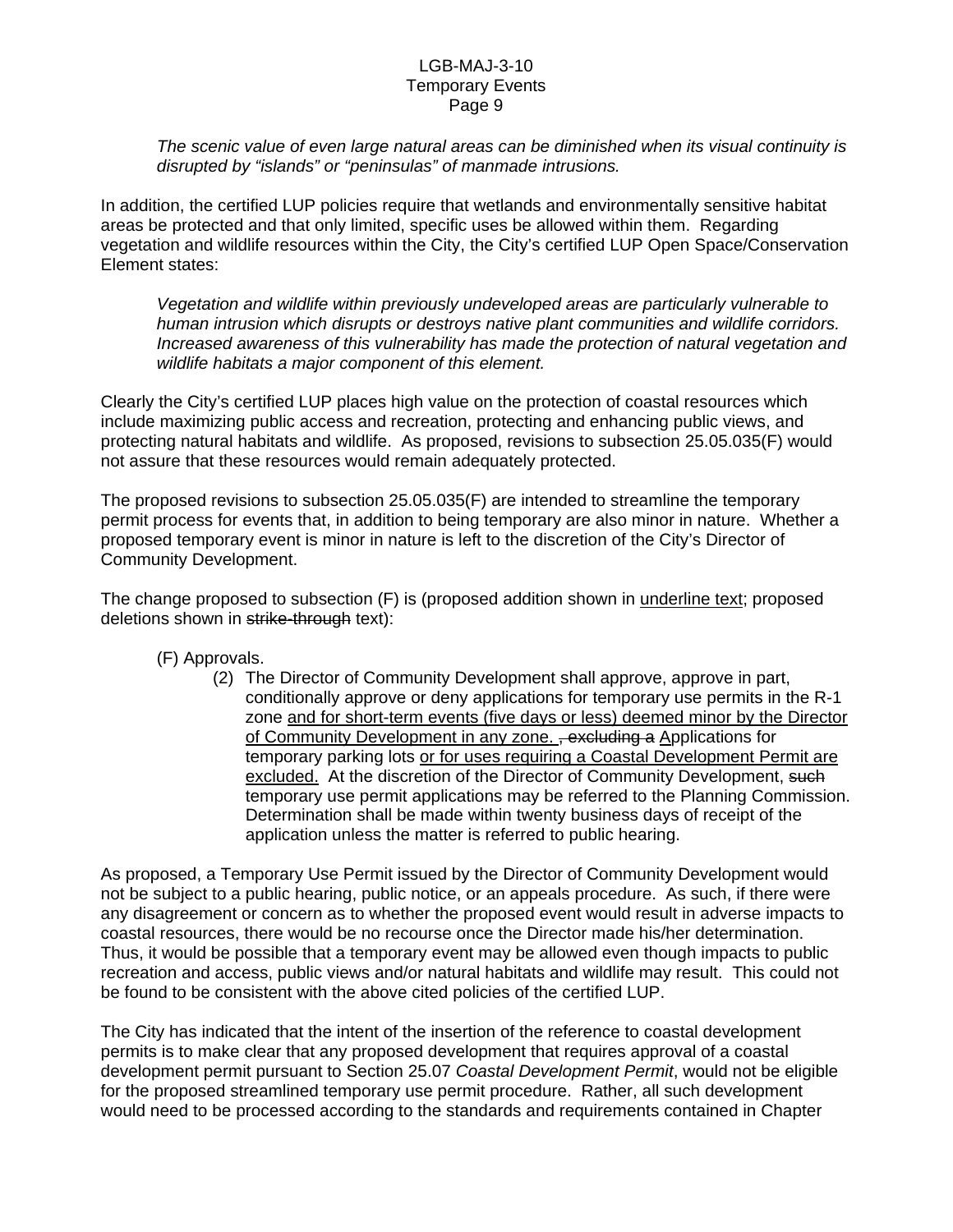25.07, and no temporary use permit could be granted by the City without also conduction a public hearing with public notice and an appeal period. Although the language proposed to be added (shown above) regarding uses requiring a Coastal Development is intended to assure that temporary events that could potentially adversely impact coastal resources would not be eligible for the proposed streamlined temporary use permit process, that does not appear to be achieved by the proposed language.

It is not clear that the City's intent would be achieved with the proposed changes to subsection 25.05.035(F). It is not clear what "uses requiring a Coastal Development Permit" would be excluded from. The proposed language may be interpreted in a number of different ways. Would uses requiring a Coastal Development Permit be excluded from the requirement to obtain a Temporary Use Permit? Would both a Coastal Development Permit and a Temporary Use Permit be required? Or is the intent of the proposed language to preclude approval of a Temporary Use Permit pursuant to the proposed streamlined process for all development that requires approval of a coastal development permit?

Based on information provided by City staff, it appears the latter is the intended effect of the proposed change. The City's intent is consistent with protection of coastal resources. However, in order to make that clear, the proposed language would need to be modified. The proposed language does not make clear that all development that requires a coastal development permit would not be eligible for a temporary use permit processed in the proposed streamlined manner. As proposed, the language does not adequately reflect the City's intent to make the revised subsection most protective of coastal resources. The proposed amendment would not assure that all coastal resources are protected and therefore is inconsistent with and inadequate to carry out the policies of the certified LUP. Therefore, the amendment must be denied as submitted.

# **C. Findings for Approval of Implementation Plan Amendment 3-10 if Modified as Recommended**

# **1. Incorporation of Findings for Denial of Implementation Plan Amendment 3-10 as Submitted**

The findings for denial of the Implementation Plan amendment as submitted are incorporated as though fully set forth herein.

# **2. Resource Protection**

As proposed, the amendment would not make clear that uses that require approval of a coastal development permit cannot be eligible for the streamlined temporary use permit process. As proposed, the amendment is not most protective of coastal resources. Coastal resources include but are not limited to public access and recreation, public views, and sensitive habitats including wetlands. As proposed, the language may allow development that creates adverse impacts on coastal resources. However, if the proposed language were modified to clarify that any development that requires approval of a coastal development permit is not eligible for the streamlined temporary use permit process, then there would be an assurance that coastal resources would be protected and the changes proposed to subsection 25.05.035(F), if modified, could be found to be consistent with the coastal resource protection policies of the certified Land Use Plan. Therefore, only if modified as suggested can the proposed amendment be found to be consistent with and adequate to carry out the policies of the certified Land Use Plan.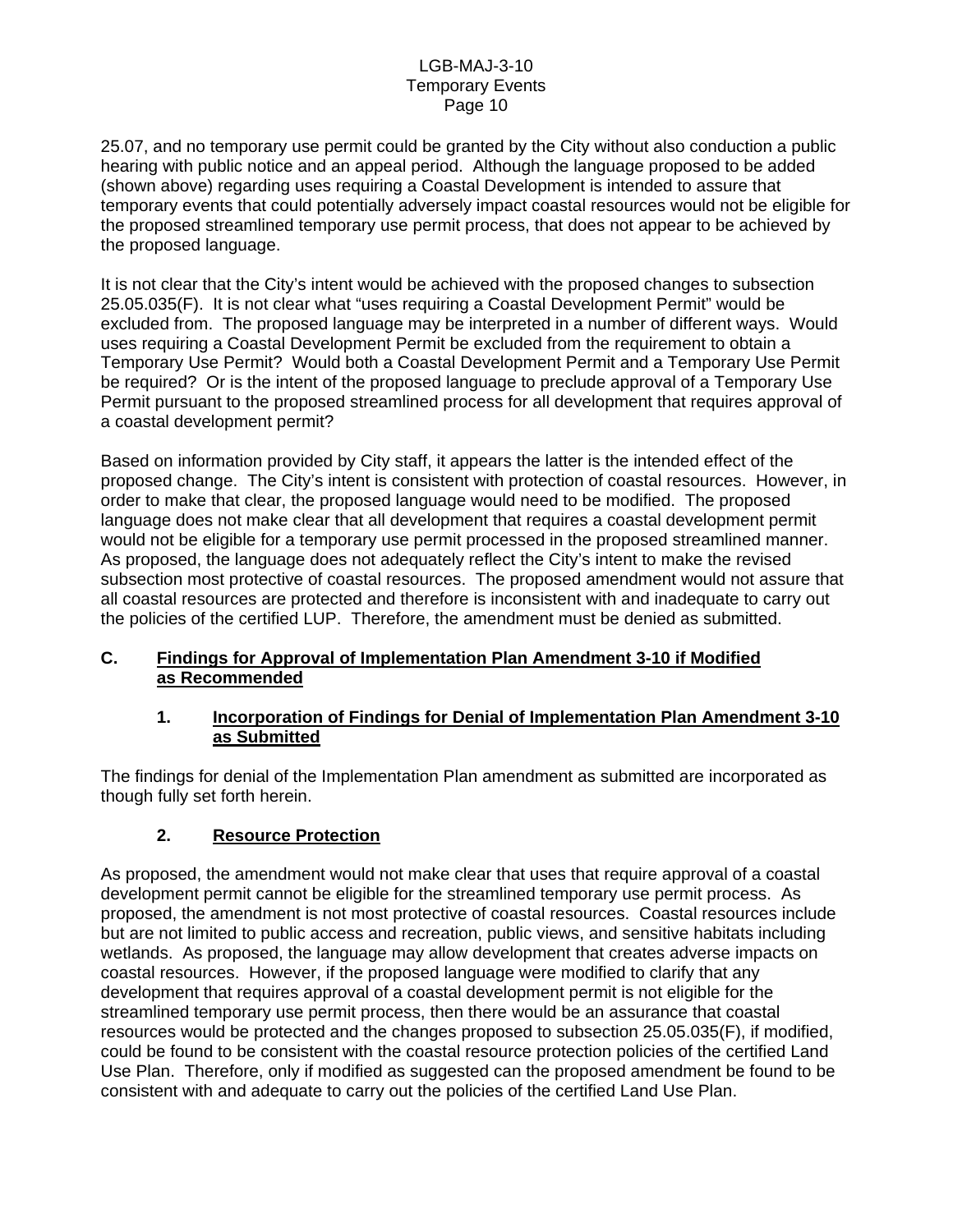# **3. Changes Proposed to Subsections 25.05.035(E) and (I)**

The remaining changes of the proposed LCP amendment, changes to subsection 25.05.035 (E) and (I) do not raise any issues of conformity with and adequacy to carry out the policies of the certified LUP. Changes proposed to subsection (E) make clear, that when both a Temporary Use Permit and a Coastal Development Permit are required, the public notice provisions of **both**  Chapters 25.50 *Administration* **and** 25.07 *Coastal Development Permit* apply. This assures all public notice requirements of Chapter 25.07 are required in addition to any other public notice requirements. The changes proposed to subsection (I) would change the date of effectiveness for Planning Commission decisions on Temporary Use Permits from ten business days to fourteen calendar days (unless the decision is appealed to the City Council). These proposed changes raise no issue of conformity with the certified Land Use Plan and are consistent as proposed. No modifications are suggested for these proposed changes.

# 4**. Conclusion**

The certified LUP requires that coastal resources such as public access and recreation, public views, and sensitive habitats including wetlands be protected. For the reasons described above, only if modified as suggested can the proposed Implementation Plan amendment be found to be consistent with and adequate to carry out the public access and recreation, public view, and habitat protection policies of the City's certified Land Use Plan. Therefore, the Commission finds that, only if modified as suggested is the proposed Implementation Plan amendment consistent with and adequate to carry out the provisions of the certified Land Use Plan.

# **IV. CALIFORNIA ENVIRONMENTAL QUALITY ACT**

Section 21080.9 of the California Public Resources Code – within the California Environmental Quality Act (CEQA) - exempts local governments from the requirement of preparing an environmental impact report (EIR) in connection with its activities and approvals necessary for the preparation and adoption of a local coastal program (LCP). The Commission's LCP review and approval program has been found by the Resources Agency to be functionally equivalent to the EIR process. Thus, under Section 21080.5 of CEQA, the Commission is relieved of the responsibility to prepare an EIR for each LCP. Nevertheless, the Commission is required in approving an LCP submittal to find that the LCP does conform with the provisions of CEQA, including the requirement in CEQA section 21080.5(d)(2)(A) that the amended LCP will not be approved or adopted as proposed if there are feasible alternatives or feasible mitigation measures available which would substantially lessen any significant adverse impact which the activity may have on the environment. 14 C.C.R. Sections 13542(a), 13540(f), and 13555(b). The City of Laguna Beach found that the proposed amendment was without significant adverse environmental impacts, and that the amendment qualified for a Categorical Exemption from CEQA.

As outlined in this staff report, the proposed the IP amendment is inconsistent with the public access and recreation, public views, and habitat protection policies of the certified Land Use Plan. However, if modified as suggested, the IP amendment will be consistent with the policies of the Land Use Plan. Thus, the Commission finds that the IP amendment, if modified as suggested, is in conformity with and adequate to carry out the land use policies of the certified LUP. Therefore, the Commission finds that approval of the LCP amendment as modified will not result in significant adverse environmental impacts under the meaning of CEQA. Therefore, the Commission certifies LCP amendment request 3-10 if modified as suggested herein.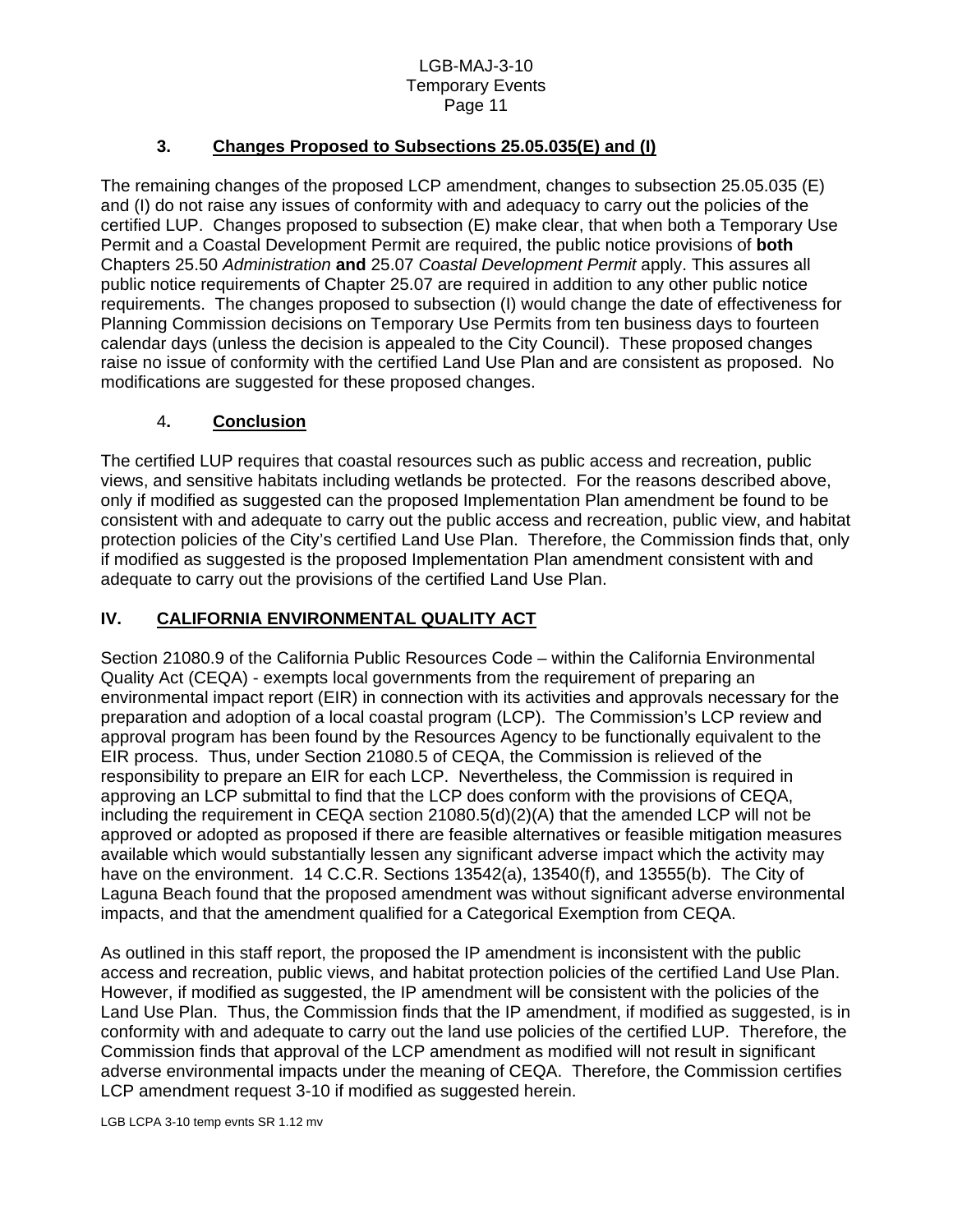**COASTAL COMMISSION** MISSION<br>LGB-LCPA-MAJ-3-10 EXHIBIT # RESOLUTION NO. 10.102 J PAGE. ስድ A RESOLUTION OF THE CITY COUNCIL OF THE CITY OF LAGUNA BEACH, CALIFORNIA, ADOPTING LOCAL COASTAL 3 PROGRAM AMENDMENT 2010-05 AND REQUESTING ITS CERTIFICATION BY THE COASTAL COMMISSION. 4 5 6 **WHEREAS**, after notice duly given pursuant to Government Code Section 65090 7 and Public Resources Code Sections 30503 and 30510, the Planning Commission of the City 8 of Laguna Beach held public hearings to consider the adoption of Laguna Beach Local 9 Coastal Program Amendment No. 2010-05, and such amendment was recommended to the 10 City Council for adoption; and  $11$ WHEREAS, the City Council after giving notice as described by law, held at least  $12$  $|13|$ one public meeting regarding the proposed Laguna Beach Local Coastal Program 14 Amendment No. 2010-05, and the City Council finds that the proposed amendment is 15 consistent with the Certified Laguna Beach Coastal Land Use Plan and Chapter 6 of the 16 California Coastal Act; and 17 WHEREAS, the City Council of the City of Laguna Beach intends to implement the 18 Local Coastal Program in a manner fully consistent with the California Coastal Act. 19 20 NOW, THEREFORE, THE CITY COUNCIL OF THE CITY OF LAGUNA 21 BEACH DOES RESOLVE AND ORDER as follows:  $22$ SECTION 1. That Laguna Beach Local Coastal Program Amendment No. 2010-05 23 is hereby approved, consisting of Ordinance Number 1534 pertaining to the Temporary Use 24 Permit approval process. A copy of the aforesaid Ordinance is attached hereto as Exhibit  $25<sub>1</sub>$ "A" and are incorporated by those references as though fully set forth herein.  $26\vert$ 27 SECTION 2. That the California Coastal Commission is hereby requested to 28 consider, approve and certify Local Coastal Program Amendment 2010-05.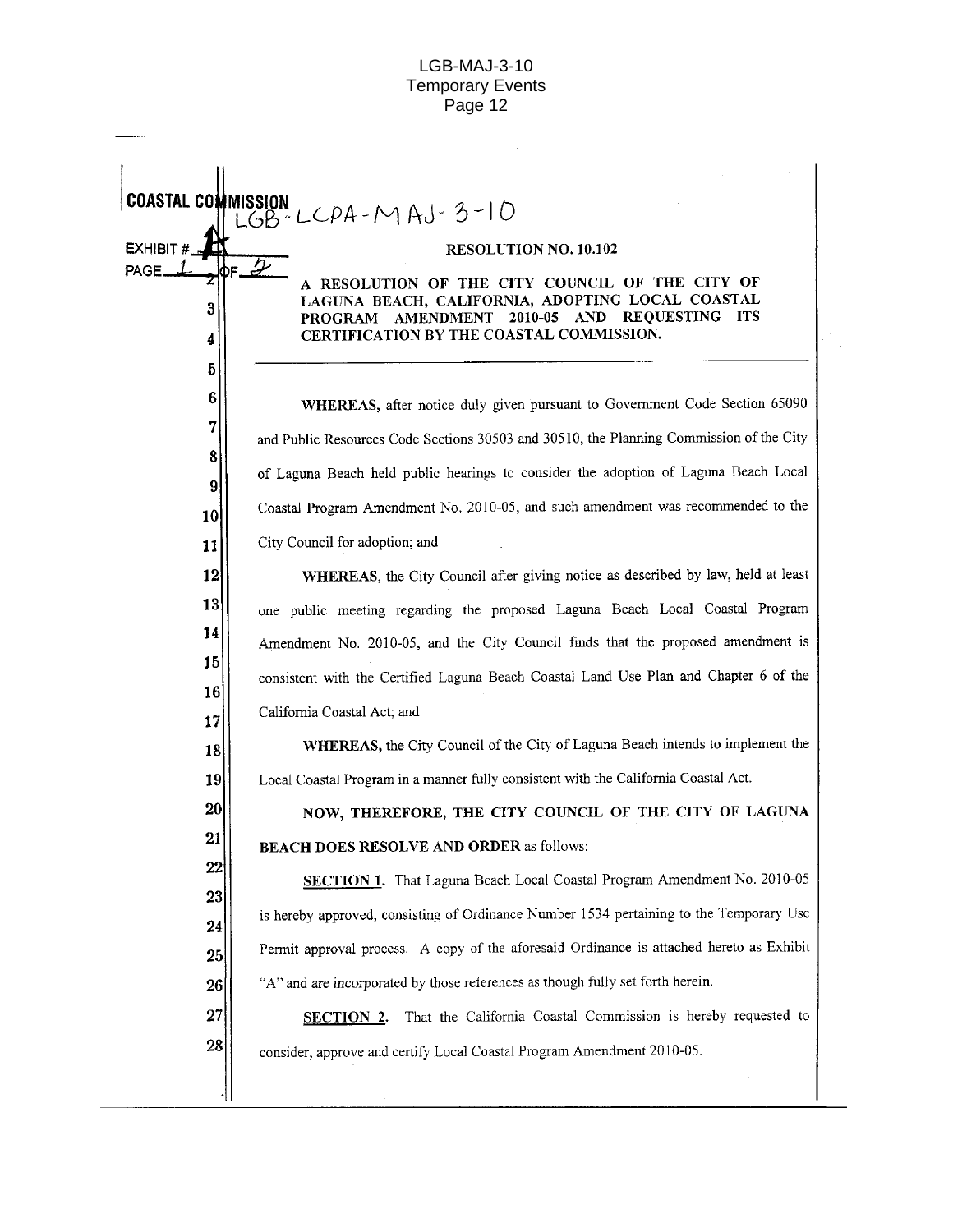| SECTION 3.                       | That pursuant to Section 13551(b) of the Coastal Commission                                                                                                                                                                                                    |
|----------------------------------|----------------------------------------------------------------------------------------------------------------------------------------------------------------------------------------------------------------------------------------------------------------|
|                                  | Regulations, Laguna Beach Local Coastal Program Amendment No. 2010-05 will take effect                                                                                                                                                                         |
|                                  | automatically upon Coastal Commission approval, as provided in Pubic Resources Code                                                                                                                                                                            |
| Sections 30512, 30513 and 30519. |                                                                                                                                                                                                                                                                |
|                                  |                                                                                                                                                                                                                                                                |
|                                  | ADOPTED this $5th$ day of October, 2010.                                                                                                                                                                                                                       |
| ATTEST:                          | Elizabeth Pearson, Mayor<br>Anderson                                                                                                                                                                                                                           |
|                                  | City Clerk                                                                                                                                                                                                                                                     |
|                                  | I, MARTHA ANDERSON, City Clerk of the City of Laguna Beach, California, do<br>hereby certify that the foregoing Resolution No. 10.102 was duly adopted at a Regular<br>Meeting of the City Council of said City held on October 5, 2010 by the following vote: |
| AYES:                            | COUNCILMEMBER(S): Egly, Boyd, Rollinger, Iseman, Pearson                                                                                                                                                                                                       |
| <b>NOES</b>                      | COUNCILMEMBER(S): None                                                                                                                                                                                                                                         |
| <b>ABSENT</b>                    | COUNCILMEMBER(S): None                                                                                                                                                                                                                                         |
|                                  | City Clerk of the City of Laguna Beach, CA                                                                                                                                                                                                                     |
|                                  |                                                                                                                                                                                                                                                                |
|                                  | <b>COASTAL COMMISSION</b>                                                                                                                                                                                                                                      |
|                                  | $LGB-LCPA - MAJ-3-1D$                                                                                                                                                                                                                                          |
|                                  | EXHIBIT#<br>$\sim$ OF $\approx$<br>PAGE $2$                                                                                                                                                                                                                    |
|                                  |                                                                                                                                                                                                                                                                |
|                                  |                                                                                                                                                                                                                                                                |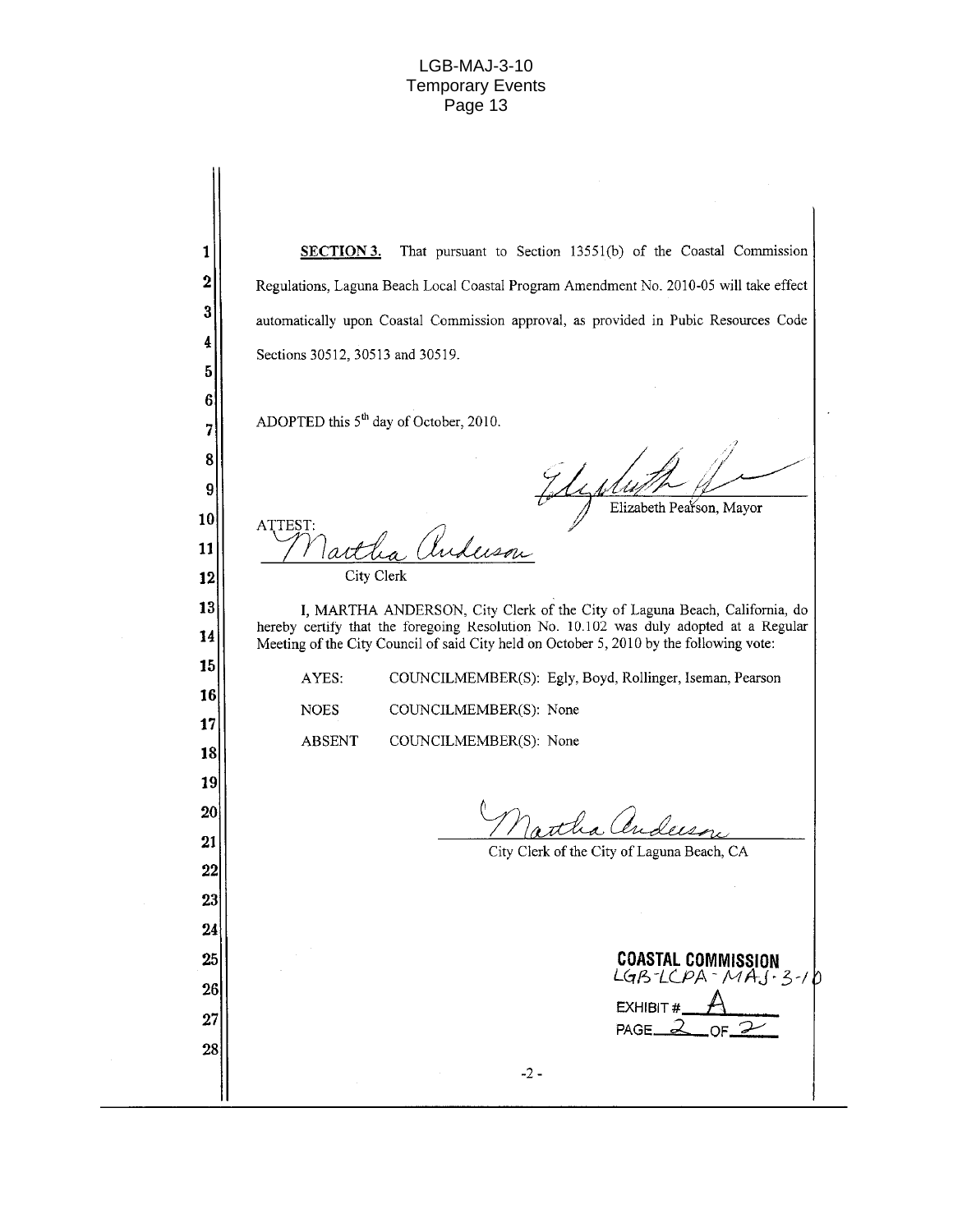#### **ORDINANCE NO.**

AN ORDINANCE OF THE CITY OF LAGUNA BEACH AMENDING SECTION 25.05.035 OF THE LAGUNA BEACH MUNICIPAL CODE; RELATING TO TEMPORARY USE **PERMITS** 

The City Council of the City of Laguna Beach does hereby ORDAIN as follows:

SECTION 1: Section 25.05.035 ("Temporary Use Permits") of the Laguna Beach Municipal Code is hereby amended to read in their entirety as follows:

#### 25.05.035 Temporary use permits.

- (A) Intent and Purpose. The intent of this section is to accommodate reasonable requests for interim or temporary uses when such activities are desirable for the community, or are temporarily required in the process of establishing a permitted use or constructing a public facility. Temporary uses allowed under this section shall be consistent with the health, safety and general welfare of persons residing and working in the community, shall be conducted so as not to cause any detrimental effects on surrounding properties and the community, and shall not violate any other ordinance or regulation of the City.
- (B) Uses Permitted Subject to Temporary Use Permit.
	- (1) The following uses may be permitted in residential zones:
		- Construction. Temporary structures, garages or sheds;  $(a)$
		- Parking and storage of earthmoving or construction equipment, when  $(b)$ that parking or storage is incidental to an ongoing construction activity;
		- Storage of materials incidental to a public works project, subdivision or  $(c)$ construction activity;
		- Tract home or lot sales office;  $(d)$
		- Events which require closure of public streets to traffic;  $(e)$
		- Temporary parking lots other than existing lots;  $(f)$
		- Such other uses as the Planning Commission may by resolution deem to  $(g)$ be within the intent and purpose of this section.
	- The following uses may be permitted in nonresidential zones. Uses permitted in  $(2)$ the industrial zones shall require special consideration to assure that those uses are compatible with the intent of those zones.
		- Art and handicraft shows (out of doors);  $(a)$
		- $(b)$ Carnivals;
		- $(c)$ Christmas tree sales;
		- $(d)$ Concerts;
		- Farmers market;  $(e)$
		- Horse shows and animal exhibitions;  $(f)$

COASTAL COMMISSION<br>LGB-LCPA MAJ-3-10 EXHIBIT  $#$  \_\_\_ PAGE\_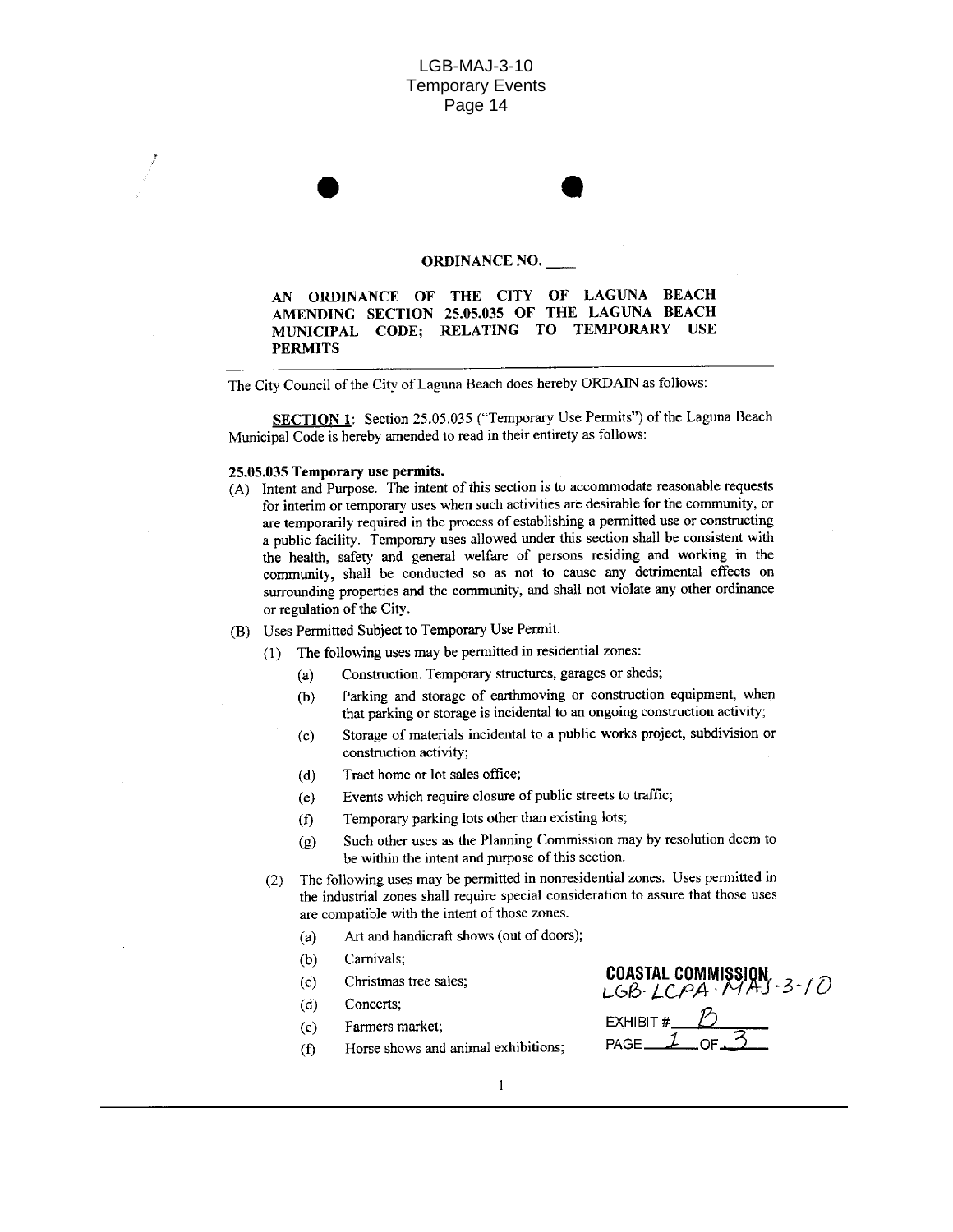- Outdoor merchandise and display stands;  $(g)$
- Sporting events;  $(h)$
- Street vendors, temporary sales booths, sidewalk sales or enterprises of a  $(i)$ similar nature;
- Tents or canvas/plastic enclosures;  $(i)$
- Those temporary uses permitted in Section 25.05.035(B)(1);  $(k)$
- Such other uses as the Planning Commission may by resolution deem to  $(1)$ be within the intent and purpose of this section.
- (C) Applications. Applications for a temporary use permit shall be made by the property owner or an authorized agent. Applications shall contain such information as prescribed by the Director of Community Development.
- (D) Filing Fee. Prior to accepting an application for a temporary use permit, the Department of Community Development shall collect a filing fee, as determined by resolution of the City Council.
- Public Notice. All temporary use permit applications referred to the Planning (E) Commission shall be subject to the public notice provisions of Section 25.05.065(B) and (C) whereby public notice is mailed to property owners within three hundred feet of the subject property; except that newspaper advertising shall not be required. If a Coastal Development Permit is required pursuant to Chapter 25.07, the public notice provisions of Section 25.07.014 shall also be required.
- Approvals.  $(F)$ 
	- The Director of Community Development shall approve, approve in part,  $(1)$ conditionally approve or deny applications for temporary use permits in the R-1 zone and for short-term events (five days or less) deemed minor by the Director of Community Development in any zone., excluding aApplications for temporary parking lots or for uses requiring a Coastal Development Permit are excluded. At the discretion of the Director of Community Development, such temporary use permit applications may be referred to the Planning Commission. Determination shall be made within twenty business days of receipt of the application unless the matter is referred to public hearing.
	- The Planning Commission shall approve, approve in part, conditionally approve  $(2)$ or deny all other applications for temporary use permits. The Commission shall make written findings that the project is consistent with applicable general plan policies. Public hearing for temporary use permits shall be scheduled not more than twenty business days following acceptance of a complete application.
	- Written notice of determination shall be mailed to the applicant or authorized  $(3)$ agent within ten business days of the decision of the Director of Community Development or the Planning Commission.
- (G) Conditions of Approval. Conditions of approval may include but are not limited to:
	- Regulations of hours;  $(1)$
	- Requirement of bonds or other guarantees for cleanup or removal of structures  $(2)$ or equipment;

 $Exhibit B<sub>2</sub>$